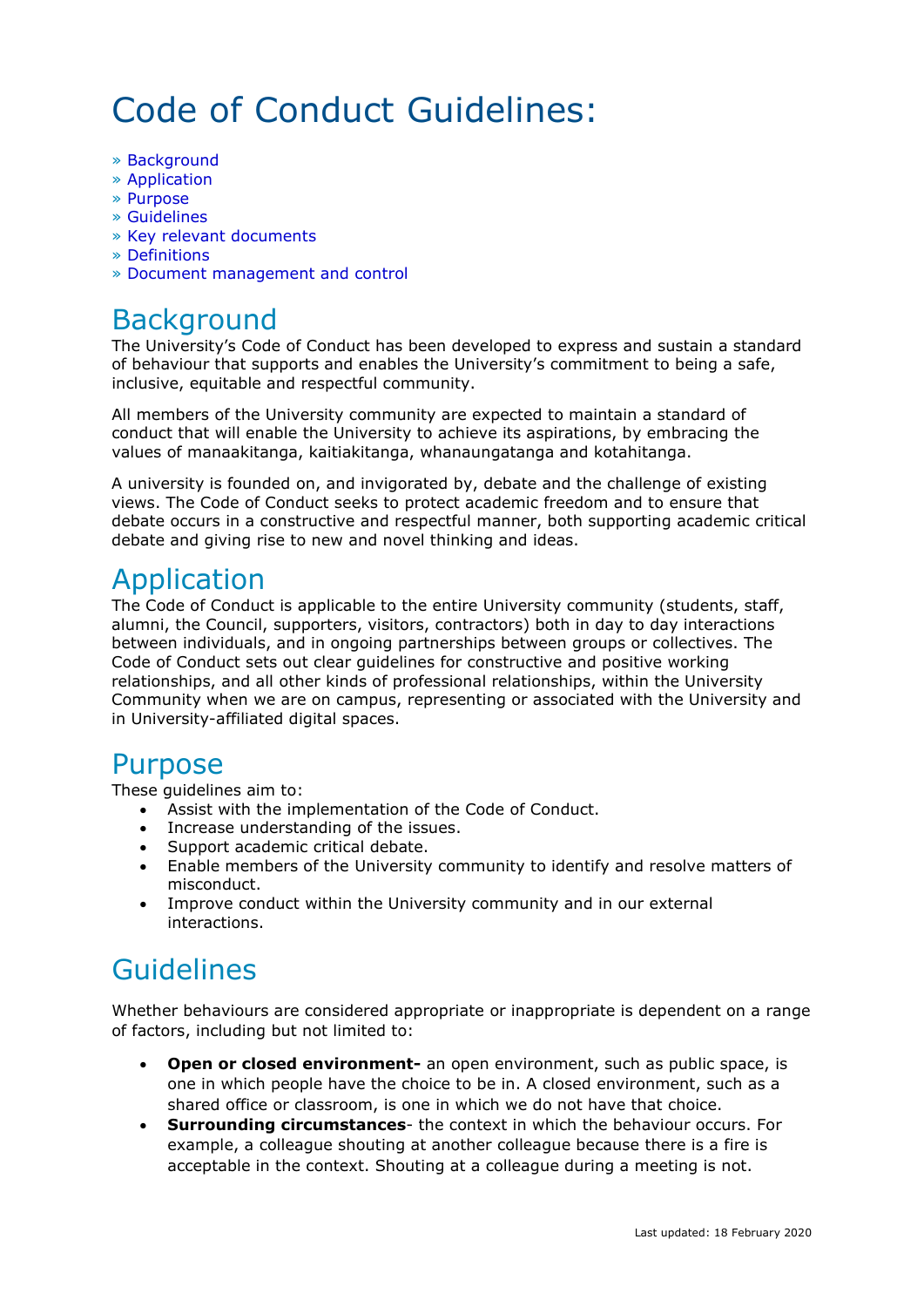- **Relationship between the parties** Acknowledging that there are often power dynamics in an interaction is important to whether the behaviour is acceptable. For example, what is an acceptable exchange between two undergraduate students may not be acceptable between a tutor and a student.
- **The place where something occurs** It may be appropriate to show nude art in a lecture on the History of Fine Art, but it is inappropriate in a Mathematics lecture.
- **Intention** the intention does not excuse the behaviour, for example a person may not intend to harass another person, but the behaviour is still harassment. The person affected, however, may choose to resolve the behaviour informally if they believe the offender did not have negative intentions. Equally, they may choose to resolve formally if the original intention was to cause harm.
- **Frequency of Occurrence** a single occurrence of inappropriate behaviour, for example, a colleague speaking over a colleague in a meeting, may not be considered a contravention of the Code. However, repeated behaviour of this kind may cumulatively constitute a contravention of acceptable standards.

#### **Examples of contraventions of the Code of Conduct and possible resolutions.**

Acts of aggression towards another person, such as hitting, pushing, abusing or swearing at them, are clear examples of behaviour that contravenes the Code, whatever may be the perceived justification. Other examples include:

#### **Scenario A**

A student finds that another student is posting unkind personal comments and emojis about them on an open Facebook group and a University study group Facebook page. This occurs after the students have ended a brief relationship. The posts make the rest of the study group quite uncomfortable.

#### **Why this contravenes the Code of Conduct?**

The behaviour is counter to acting with manaakitanga:

- Repeated.
- Inconsistent with treating others with respect, care and support
- In breach of University's IT Acceptable Use policy (with respect to the University study group page – the University can only influence University affiliated digital spaces)

#### **Possible forms of resolution**

Self:

• The student or students in the group could attempt to talk to the student individually about the behaviour.

Informal:

- The student could make a complaint about the harmful nature of the content following the steps in the [Harmful Digital Communications Act 2015](https://www.justice.govt.nz/justice-sector-policy/key-initiatives/harmful-digital-communications/)
- The targeted student or the students in the group could report the behaviour to the Course Convenor. The Course Convenor could talk to the student about his behaviour.

Formal:

• The targeted student and/or the group could report the behaviour to their Head of School and/or the Proctor.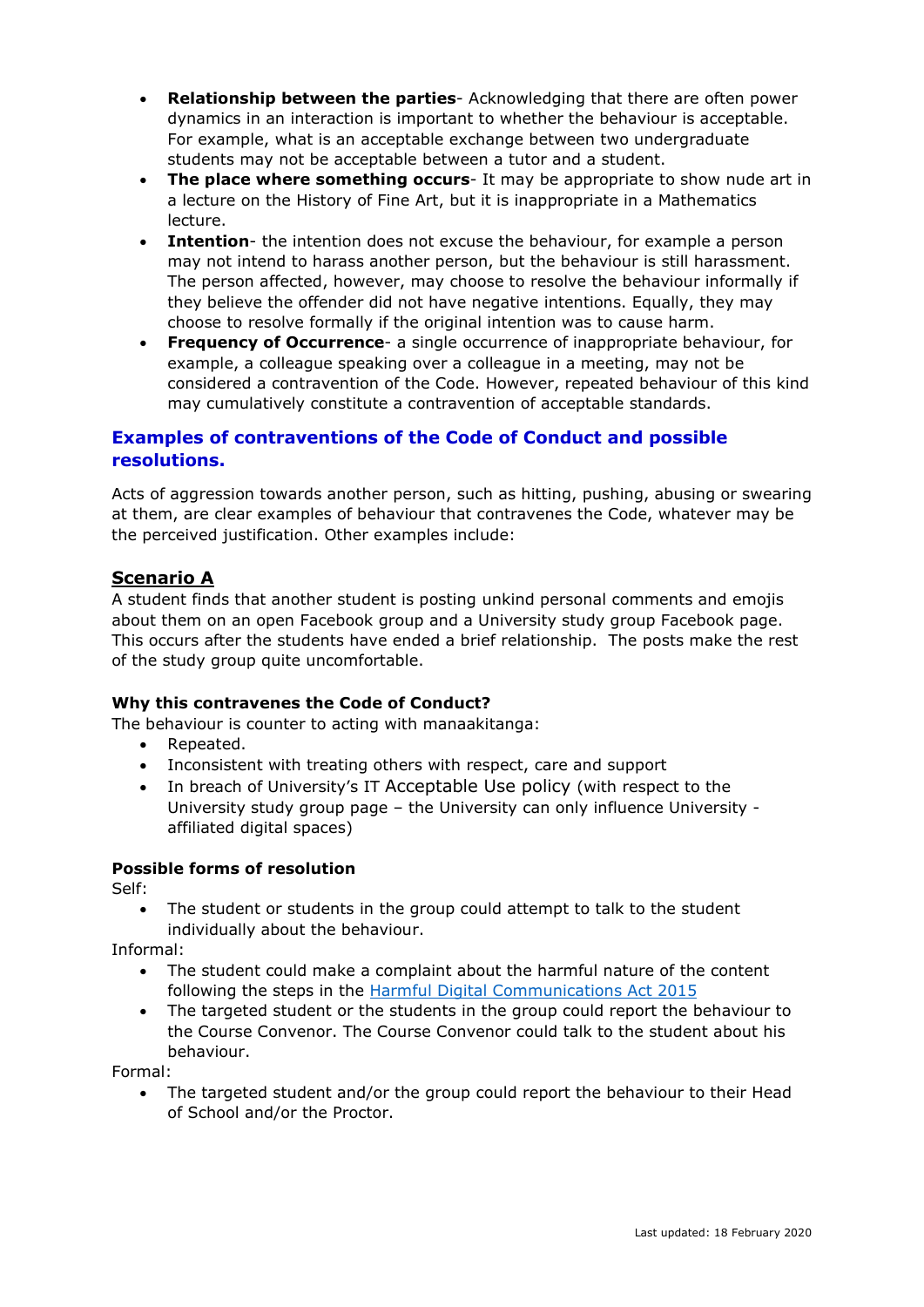#### **Scenario B**

A new manager (C) is employed in an area with two long serving staff members (A) and (B). A soon notices C goes to lunch with B. A also finds he is not invited to meetings he used to be invited to or cc'ed into emails, however B is invited to the meetings and receives the emails. This results in A feeling side-lined and unable to do his job properly. A is criticised for not knowing things and B is praised for good work. When A mentions this to his new manager, she tells him he is imagining things,that she is his manager and he just needs to complete the set tasks.

#### **Why this contravenes the Code of Conduct?**

The behaviour is counter to acting with manaakitanga and whanaungatanga:

- Repeated.
- Inconsistent with treating others with respect, care and support and does not show recognition of the impact of power imbalances in the University community and the abuse of power over others by virtue of position or status.
- Inconsistent with our commitment to positive, supportive, and collegial relationships.
- Possible breach of the University's [Addressing Bullying, Harassment and](https://www.auckland.ac.nz/en/about/the-university/how-university-works/policy-and-administration/human-resources1/employer-and-employee-responsibilities/prevention-of-bullying--harassment-and-discrimination-policy-and.html)  [Discrimination Policy](https://www.auckland.ac.nz/en/about/the-university/how-university-works/policy-and-administration/human-resources1/employer-and-employee-responsibilities/prevention-of-bullying--harassment-and-discrimination-policy-and.html) and Procedures.

#### **Possible forms of resolution**

Self:

- The staff member could write a letter or an email to his line manager specifically outlining what behaviour he finds inappropriate, the impact this has on him, and what he would like to happen in the future.
- The staff member could discuss the situation with a friend or colleague who may offer support with confronting his line manager about her behaviour.

Informal:

- The staff member could make a record of the inappropriate behaviour and raise his concerns with the Head of Department. The Head of Department could then speak to the line manger individually or facilitate a discussion with both staff to try and resolve the situation.
- The staff member could seek support from his Union representative.

Formal:

• The staff member could make a formal complaint to his Head of Department or HR representative.

#### **Scenario C**

Leaflets are being regularly distributed throughout some lecture theatres which many students and the lecturers are finding offensive and distressing. The leaflets include biblical quotes and make statements such as "Homosexuals are sinners and will go to hell'.

#### **Why this contravenes the Code of Conduct?**

The behaviour is inconsistent with commitment to whanaungatanga:

- In a closed environment.
- The leaflets have caused distress, despite what the initial intentions may have been.
- Inconsistent with supporting the University community as a safe, inclusive and equitable environment for all.

#### **Possible forms of resolution**

Self:

• Anyone could remove or throw away the leaflets.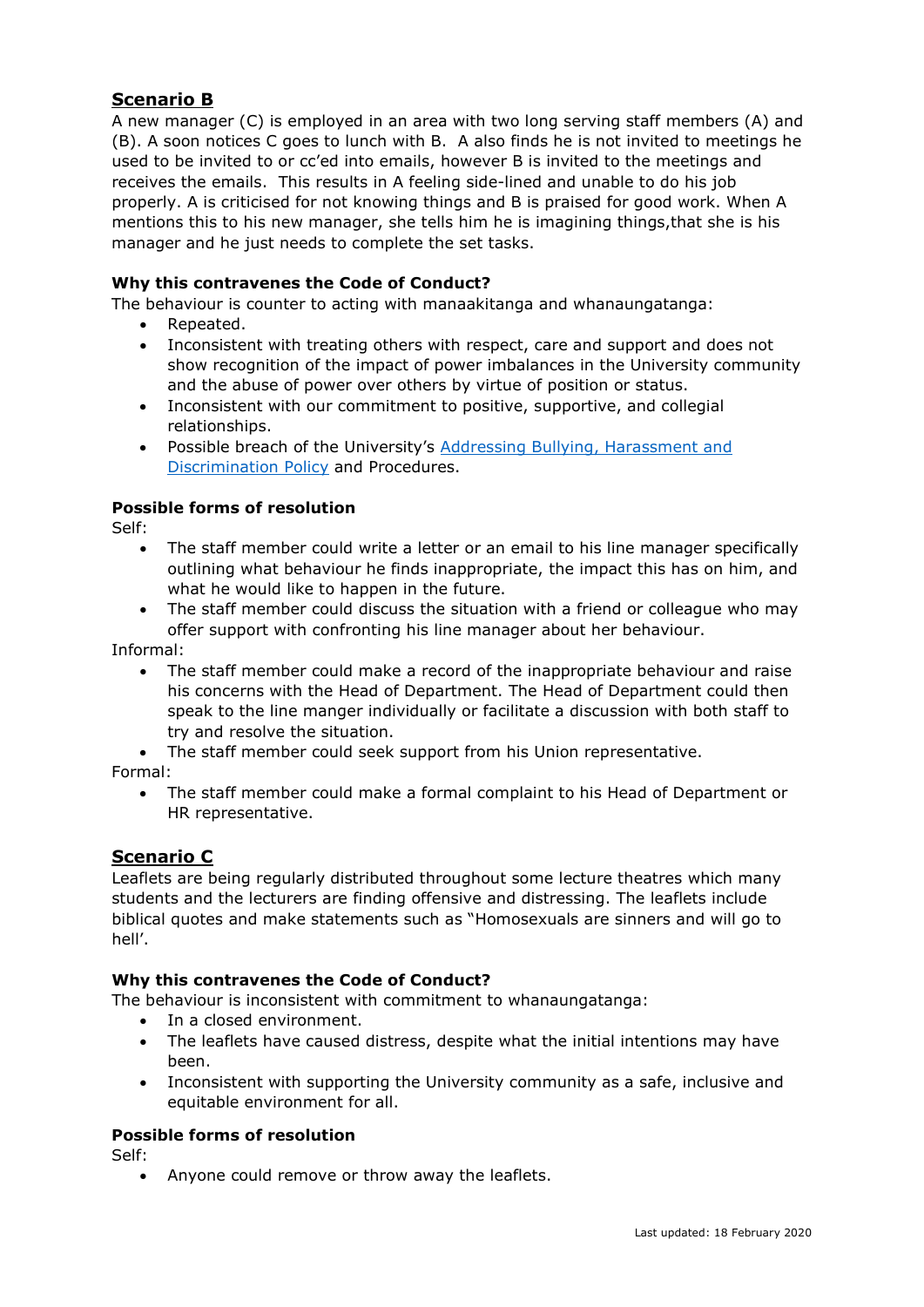- Anyone could put up notices asking people not to distribute the leaflets in lecture.
- Offended parties could talk to the people distributing the leaflets about how the content is offensive and distressing, and ask them to publicise their views by other means.

Informal:

- The leafletting could be reported to Campus Security. Security could act to remove the leaflets, tell people not to distribute these, or if they are visitors, ask them to leave the campus.
- The Course Convenor/Head of School could contact staff and students using the building and ask them not to distribute the leaflets.

Formal

- Students found distributing leaflets could be reported to the Proctor.
- Staff found distributing leaflets could be reported to their line manager or HR.
- Visitors to the University could be banned from campus.

#### **Scenario D**

Two colleagues, one male and one female openly don't get along. The male has started writing emails to other male colleagues, initially saying the female is incompetent, then more recently that, "she's a f…ing bitch" and making ugly remarks about her appearance. Some of the male staff receiving these emails are finding them not only inappropriate but quite offensive.

#### **Why this contravenes the Code of Conduct?**

The behaviour is counter to acting with manaakitanga and whanaungatanga:

- Intended to offend.
- In a closed environment.
- Inconsistent with avoiding behaviour that is aggressive, violent or in other ways makes others feel unsafe or unwelcome (e.g. harassment (racial, sexual and in all other forms), bullying, offensive behaviour and personal attacks).
- Inconsistent with supporting our commitment to positive, supportive, and collegial relationships.
- Inconsistent with the University's IT Acceptable Use policy
- May be in breach of University's [Addressing Bullying, Harassment and](https://www.auckland.ac.nz/en/about/the-university/how-university-works/policy-and-administration/human-resources1/employer-and-employee-responsibilities/prevention-of-bullying--harassment-and-discrimination-policy-and.html)  [Discrimination Policy](https://www.auckland.ac.nz/en/about/the-university/how-university-works/policy-and-administration/human-resources1/employer-and-employee-responsibilities/prevention-of-bullying--harassment-and-discrimination-policy-and.html) and Procedures.

#### **Possible forms of resolution**

Self:

• The staff members receiving the email could ask the staff member to stop sending emails about his colleague. They could explain that they find the comments offensive and his behaviour inappropriate.

Informal:

- The staff member's line manager could talk to him about his behaviour and warn that if it continues it may be cause for disciplinary action.
- The Head of Department could facilitate a meeting for both staff to resolve the issues.

Formal:

• The colleague could be informed of the male staff member's comments. She may choose to raise a formal complaint with HR or his line manager.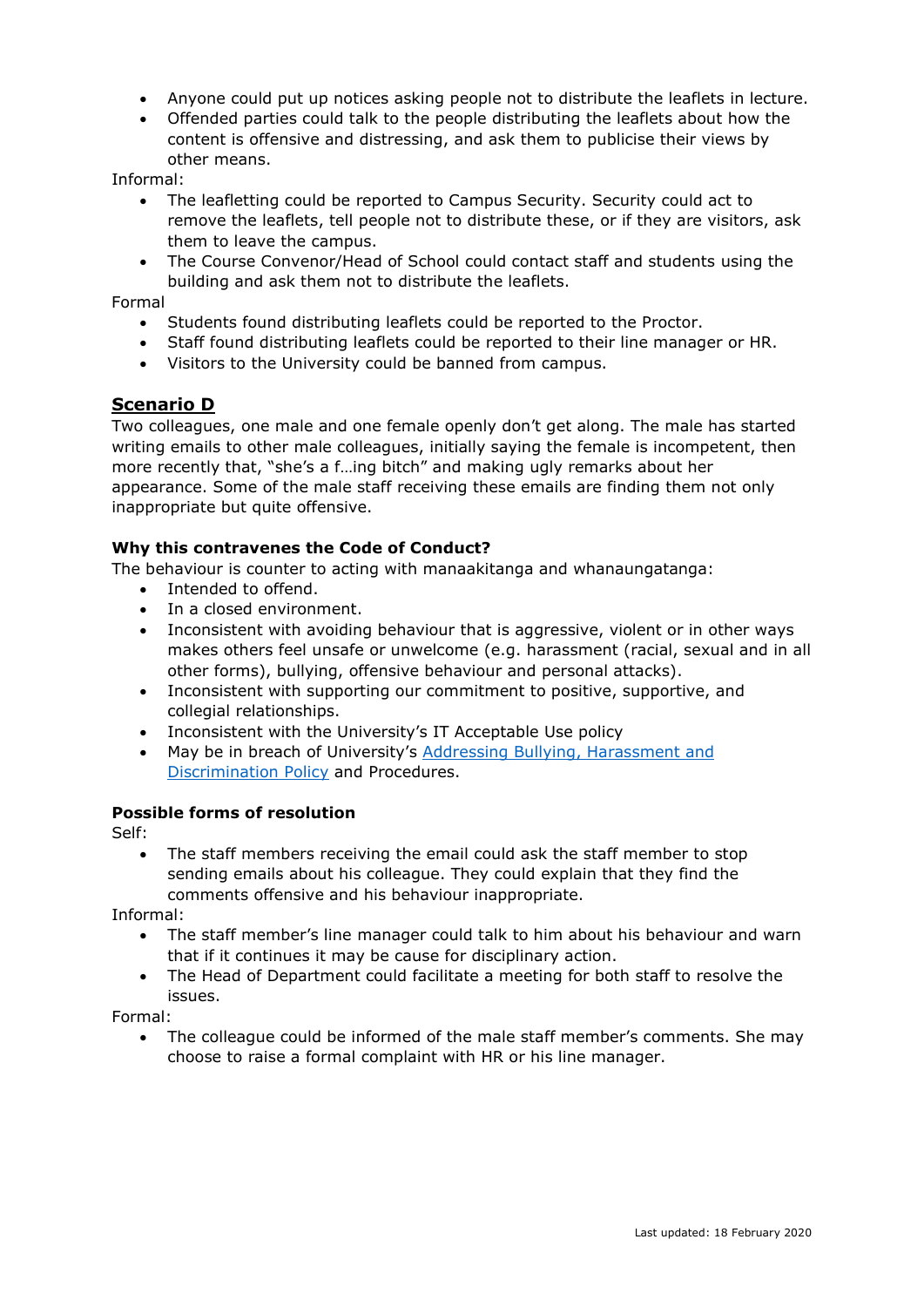#### **Scenario E**

A student is often quite rude to others in group project. He talks over them, dismisses their ideas and suggests they are not working hard enough or not clever enough to get a good mark. He berates them for pushing down his likely mark for the group project.

#### **Why this contravenes the Code of Conduct?**

The behaviour is counter to acting with manaakitanga and whanaungatanga:

- Repeated.
- Intended to offend.
- In a closed environment.
- Inconsistent with treating others with respect, care and support.
- Inconsistent with supporting our commitment to positive, supportive, and collegial relationships.
- May be in breach of University's [Addressing Bullying, Harassment and](https://www.auckland.ac.nz/en/about/the-university/how-university-works/policy-and-administration/human-resources1/employer-and-employee-responsibilities/prevention-of-bullying--harassment-and-discrimination-policy-and.html)  [Discrimination Policy](https://www.auckland.ac.nz/en/about/the-university/how-university-works/policy-and-administration/human-resources1/employer-and-employee-responsibilities/prevention-of-bullying--harassment-and-discrimination-policy-and.html) and Procedures.

#### **Possible forms of resolution**

Self:

- The students in the group could attempt to talk to the student individually about his behaviour.
- The students in the group could write a letter or an email to the student specifically outlining what behaviour they find inappropriate and how they would like him to communicate in future.

Informal:

The students in the group could report his behaviour to the Course Convenor. The Course Convenor could talk to the student about his behaviour and/or move the student into a different group.

Formal:

• The students in the group could report the male student's behaviour to their Head of School and/or the Proctor.

#### **Scenario F**

The leader of a Faculty Student Association purposefully misinforms the association members of what the Dean has said in a meeting. This has resulted in some of them sending the Dean angry, mean e-mails.

#### **Why this contravenes the Code of Conduct?**

The behaviour is inconsistent with kotahitanga and kaitiakitanga:

- Intended to incite inappropriate behaviour and aggressive response.
- In a closed environment.
- Inconsistent with making good faith contributions to guide others in decisionmaking.
- Inconsistent with recognising the need for integrity, honesty, transparency, accountability, and the importance of critical debate, especially when we exercise positions of responsibility.

#### **Possible forms of resolution**

Self:

- The Dean could remind the Student Association leader of their responsibilities to act within the University's policies and guidelines and ask them to correct what was said.
- The Dean could share a record of the meeting with the Student Association.

Informal: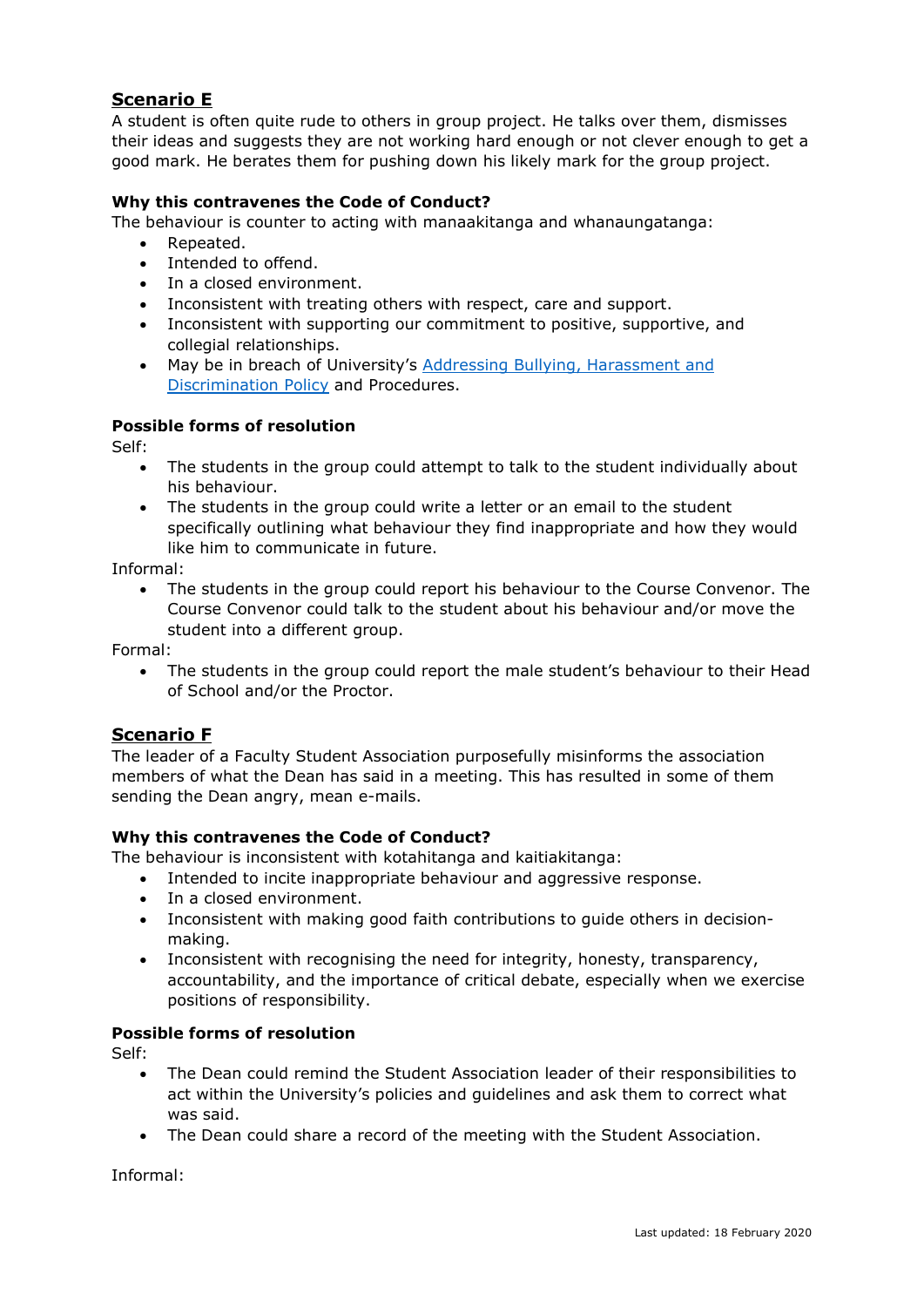• The Dean could raise the student's behaviour with the Auckland University Student's Association (AUSA) executive. AUSA could meet with the student and ask them to resolve the miscommunication and warn that future acts may be cause for reviewing their position in the Student Association.

Formal:

• The Dean could report the student's behaviour to AUSA and/or the Proctor.

#### **Examples of conduct which in the context would not be considered a contravention of the Code of Conduct.**

It is important that we are able to have honest and respectful conversations in the University environment. Examples of behaviours that are not considered bullying, or in contravention of the Code of Conduct, include:

- Differences of opinion and non-aggressive conflicts.
- Robust intellectual debate.
- Evaluative critical comments in the context of assessment of students work.
- Constructive feedback.
- Performance management and other disciplinary action in accordance with the University's policies and procedures.
- Setting expectations and discussing performance assessments. For example, I might find my manager's behaviour to be unwelcome, but my manager may well be trying to address a performance issue and is entitled to do that.
- Direction of day to day management.
- A single incidence of unreasonable behaviour that is uncharacteristic and that is not repeated.

Whether an action contravenes the Code may be open to interpretation and, if in doubt, discussion with a senior or experienced colleague may be helpful before considering possible means of resolution.

#### **Scenario G**

A student received a low grade on their essay. The student is upset as they worked hard on the piece and they believe that the feedback given is offensive and unconstructive. As a result, the student complains to the Course Convenor that they have been treated unfairly. After reviewing the comments made, the Course Convenor advises the student that the feedback provides a critical assessment of the work, and refers the student to academic and learning support services.

#### **Why this does not contravene the Code of Conduct?**

The surrounding circumstance were appropriate and language and content of the criticism was professional and not abusive. The tutor has given evaluative, critical comments in the context of assessment of students work. The tutor's behaviour is reasonable in these circumstances.

#### **Scenario H**

A group of students are studying together in a common study space. They are making jokes and laughing loudly. A nearby student, who is disturbed by the noise, confronts one member of the group. He is standing very close to the student and staring intently. After a brief exchange, he leaves. The confronted student is distressed by the encounter as they felt the aggressive behaviour was uncalled for and a personal attack.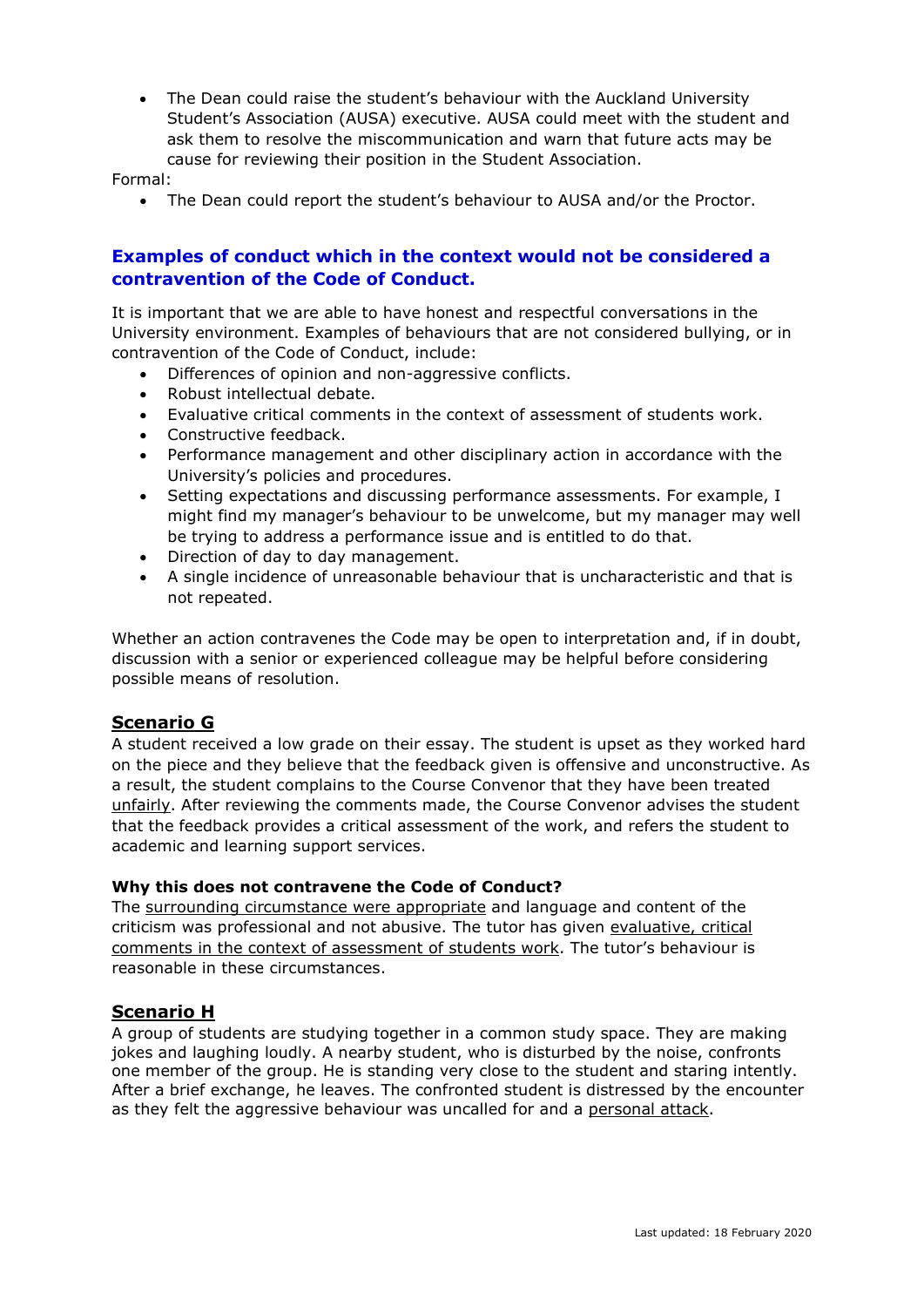#### **Why this does not contravene the Code of Conduct?**

The group of noisy students are failing to act with manaakitanga toward the other students in the study space. The student who approached them to complain was justified. This is a single occurrence for the group and the individual. There was no repeated behaviour or physical confrontation and the situation was resolved.

#### **Scenario I**

A tutor is leading a group discussion. One student is strongly opposed to what the tutor has said, and openly voices their disagreement. The subject is controversial and many others in the class take offense at what the student has said. The tutor receives complaints from other students about what was said.

#### **Why this does not contravene the Code of Conduct?**

The student voiced an opinion within the context of an academic discussion group, as part of a critical debate.

#### **Scenario J**

Two professional staff share an office. The younger staff member likes to talk loudly whilst on the phone and often disturbs the other. The older staff member askes their colleague to lower their voice when making calls. The younger staff member is offended by the request and believes the way in which they were approached was unsupportive and not collegial.

#### **Why this does not contravene the Code of Conduct?**

The two colleagues are in a closed environment (shared office) and have a duty to respect the rights of their colleague to work without excessive disturbance.

#### **Resolution Processes**

Depending on the severity of the situation and the wishes of the complainant, different approaches are available. You can consider any of the following:

#### **Self-resolution**

Anyone in the University community can uphold the Code of Conduct and can outline the expected standards of behaviour to someone who they considered to be in contravention of those standards.

Actions for self-resolution can include, but are not limited to:

- Recognising the behaviour and making a note of it, but choosing not to act.
- Confiding in a friend and/or colleague about the inappropriate behaviour. A friend or colleague could support the affected person to confront the behaviour or may be able to address the behaviour directly on their behalf.
- Telling a person that their behaviour is unacceptable, and not in line with expected behaviours, either verbally or in written form.
- Removing yourself from the situation and/or asking a person for "no contact" outside of your professional relationship.
- Being an active bystander and intervening on behalf of the affected party where inappropriate behaviour is observed.

These steps can be taken together or individually, as a first response to inappropriate behaviours. They may resolve the issue or it may be necessary to proceed with informal or formal resolutions.

In all cases, personal safety (mental and physical) should be considered before proceeding with self-resolution. Depending on the nature of the contravention, and the relationship of the parties involved, it may be more appropriate to proceed straight to an informal or formal resolution.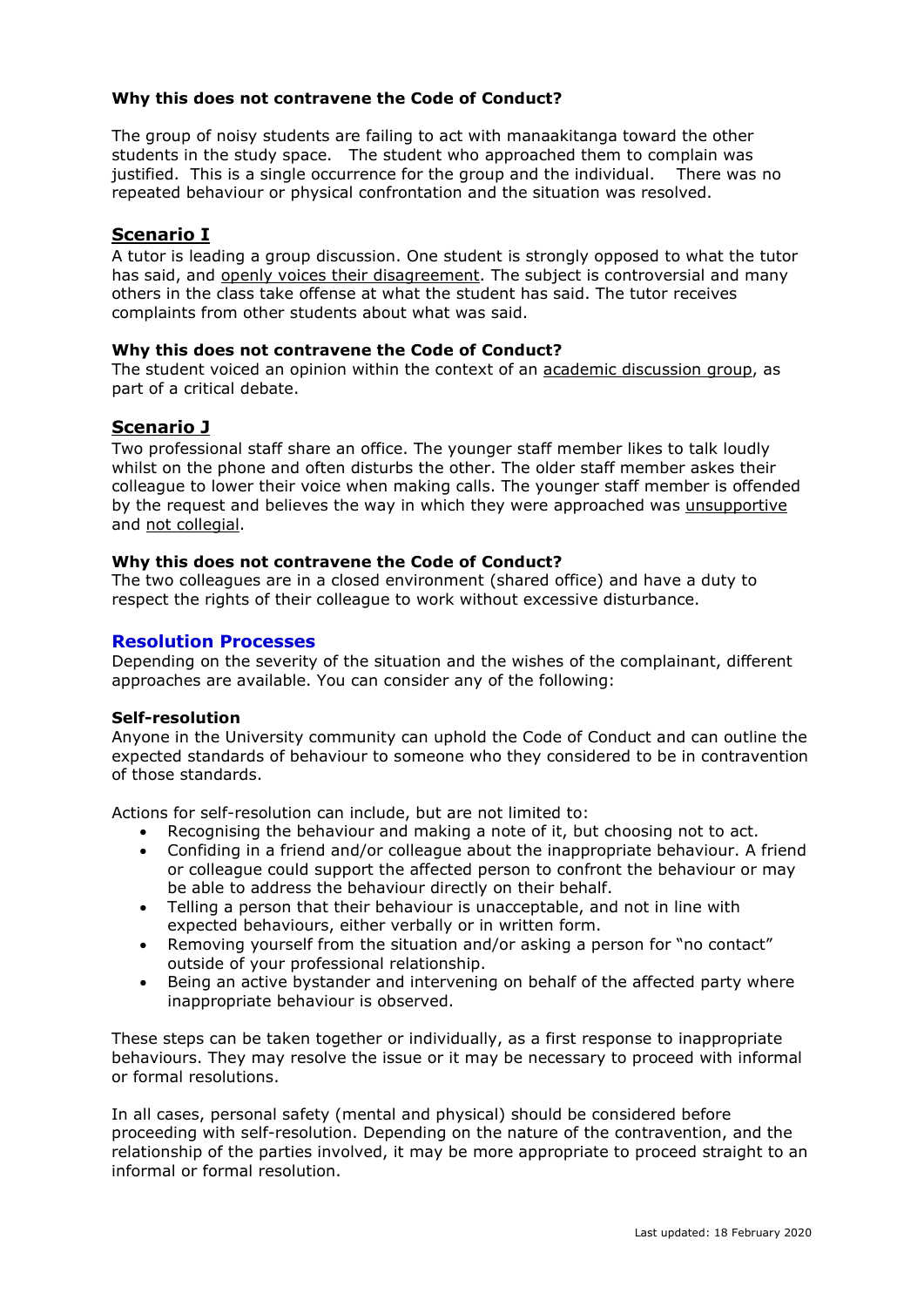#### **Informal resolution**

When self-resolution under the Code of Conduct is not appropriate or has failed, informal resolutions and interventions can be taken by members of the University community with positions of responsibility.

Examples of people in the University community with positions of responsibility are-

For students:

- Class representatives
- Student Advocacy Network (AUSA Student Advice Hub) including Nga Tauira Māori
- Student Information Centre
- Academic head
- Course Convenor
- Proctor
- Kaiārahi/Associate Dean Māori and Pacific
- Campus Security
- Resident Manager/Resident Advisor

For staff:

- Academic head
- Line manager
- Human resources manager
- Union representative
- Campus Security

- Actions for informal resolution that can be taken by a person in a position of responsibility include, but are not limited to:
	- Discussing the problematic behaviour with the person who has contravened the Code and reminding them of the expected standards of behaviour.
	- Facilitating a discussion between the parties, with formal mediation if necessary, to achieve a common understanding and resolution.
	- Making a record of the complaint, advising the person in contravention of the Code that continued behaviour may lead to disciplinary action in future, and monitoring for any continued unacceptable behaviours.
	- Separating the conflicting parties (if possible) to protect the health, safety and wellbeing of those involved, and that of the wider community.
	- Asking visitors who do not uphold University of Auckland values to leave university space.

These steps aim to achieve a positive and timely resolution and allow the affected parties to maintain or restore their professional relationships. The person leading the informal resolution should recognise the importance of respect for natural justice, confidentiality and avoidance of bias, and not act to blame or discipline, but to remind the person in breach of the Code of the acceptable and unacceptable behaviours. They may resolve the issue or it may be necessary to proceed with formal resolutions.

#### **Formal Resolution**

Where a contravention of the Code of Conduct is also a breach of University policy, statute, regulation or rule, and/or informal resolution is not appropriate or has failed, a formal complaint can be made.

Formal complaints are potentially disciplinary in nature, and therefore should be made to an appropriate staff member who has the authority to conduct an investigation of the complaint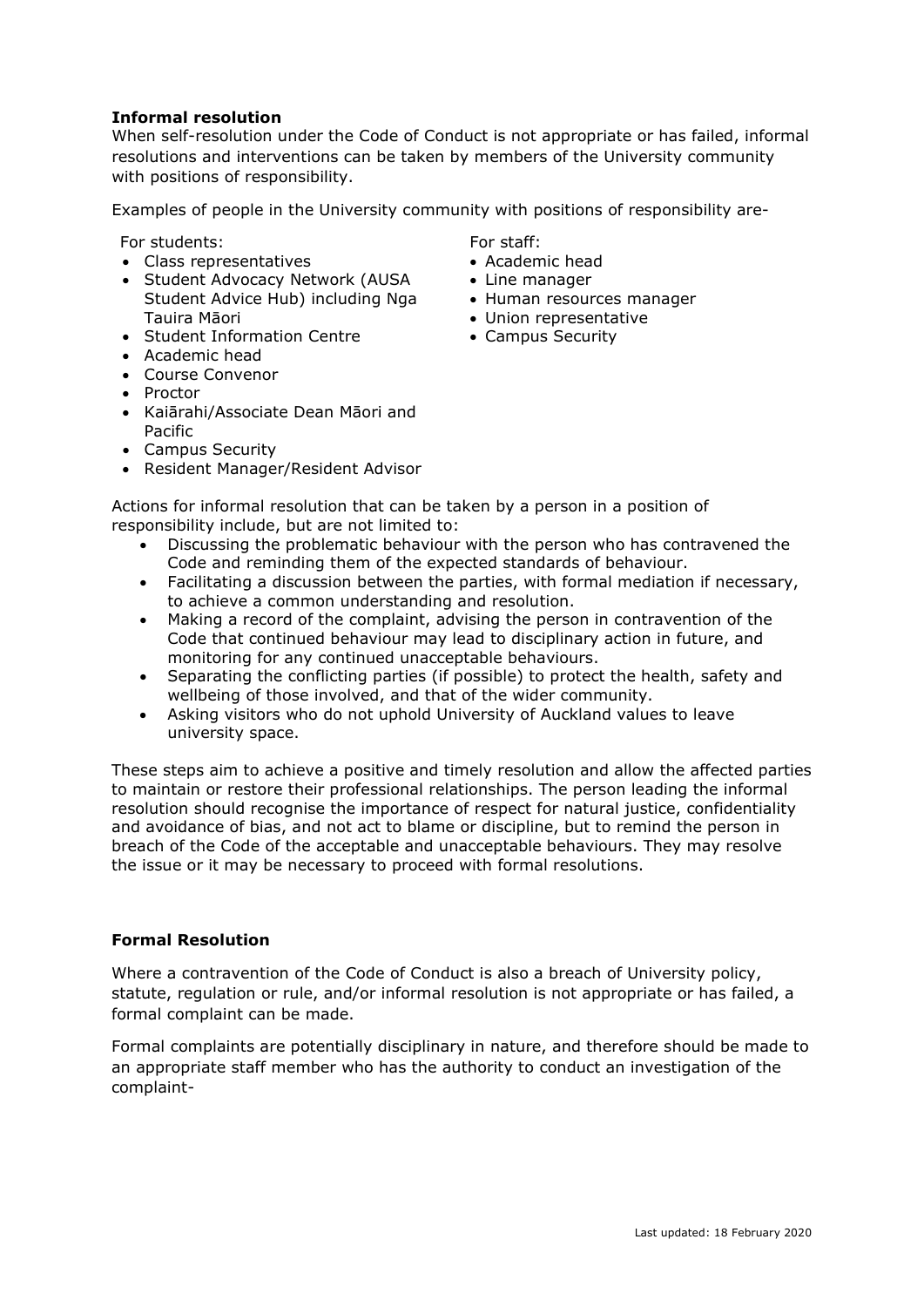For students:

- Student Advocacy Network (*For advice and support with making a complaint*)
- Proctor
- Academic Head
- Resident Manager

For staff:

- Academic head
- Line manager
- Human resources manager
- Union representative *(for advice and support with making a complaint)*

These staff can also provide guidance and advice on how to make a formal complaint and what the process entails, which policies may have been breached, and where the affected party can seek support throughout the complaints process.

Complaints can also be made anonymously to the staff listed above, or may be reported by the University's [Whistle Blower Hotline.](https://www.auckland.ac.nz/en/on-campus/student-support/whistleblower-hotline.html) (Anonymity of a complainant may limit the possibilities of action that can be taken.)

Before making a complaint, the complainant should be aware that a formal investigation-

- Will be carried out in accordance with the principles of natural justice.
- Is likely to take longer than an informal resolution.
- May be limited if the complainant wishes to remain anonymous.

The complainant can seek support from a union representative, lawyer, or counsellor at any time during the process.

## Relevant Documentation

#### Definitions

**Academic Freedom**: the freedom of academic staff and students, within the law, to question and test received wisdom, to put forward new ideas and to state controversial or unpopular opinions.